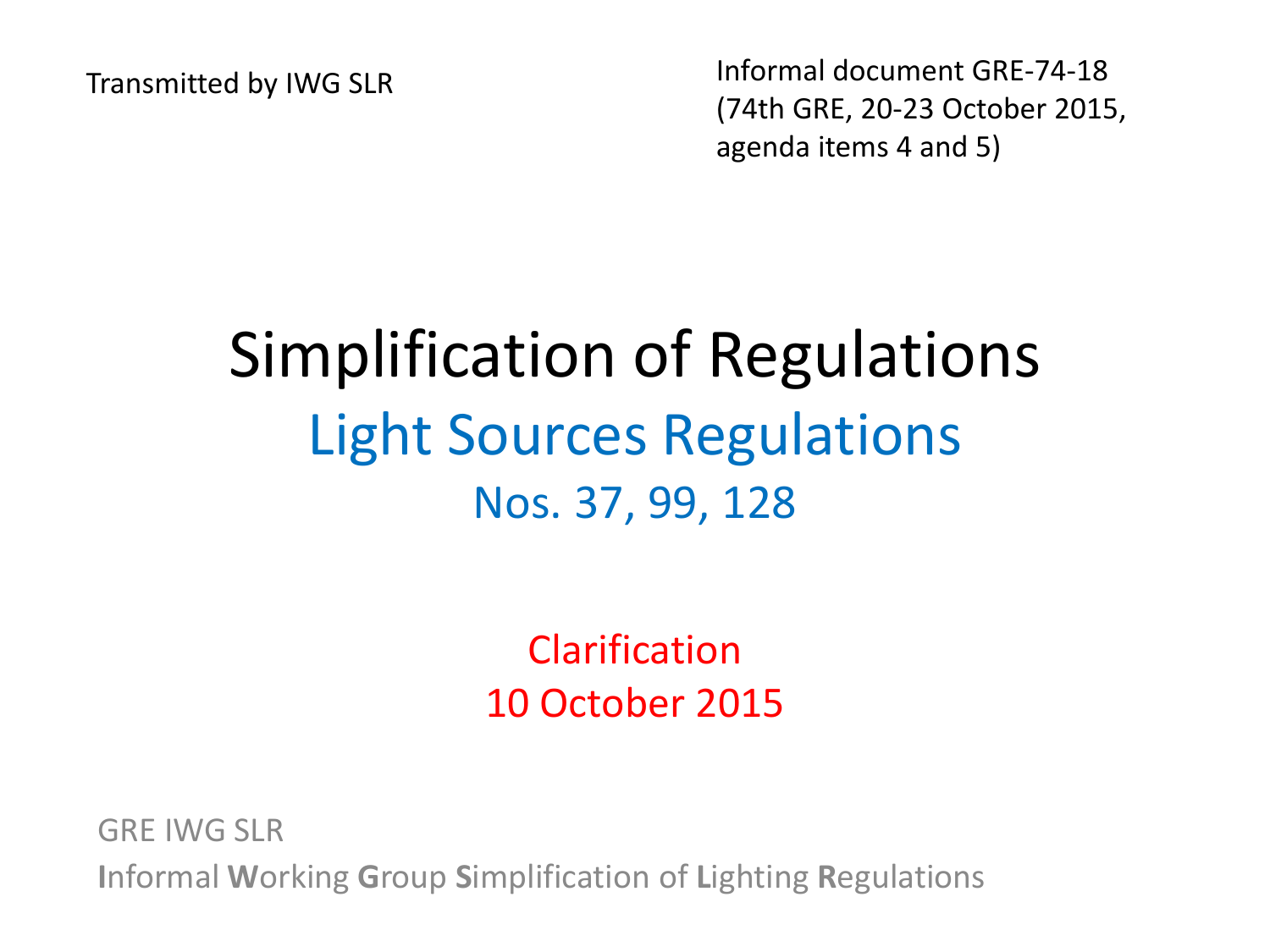## Content

- 1. Introduction
- 2. Drafting principles
- 3. Documents
- 4. Open items
- 5. Timelines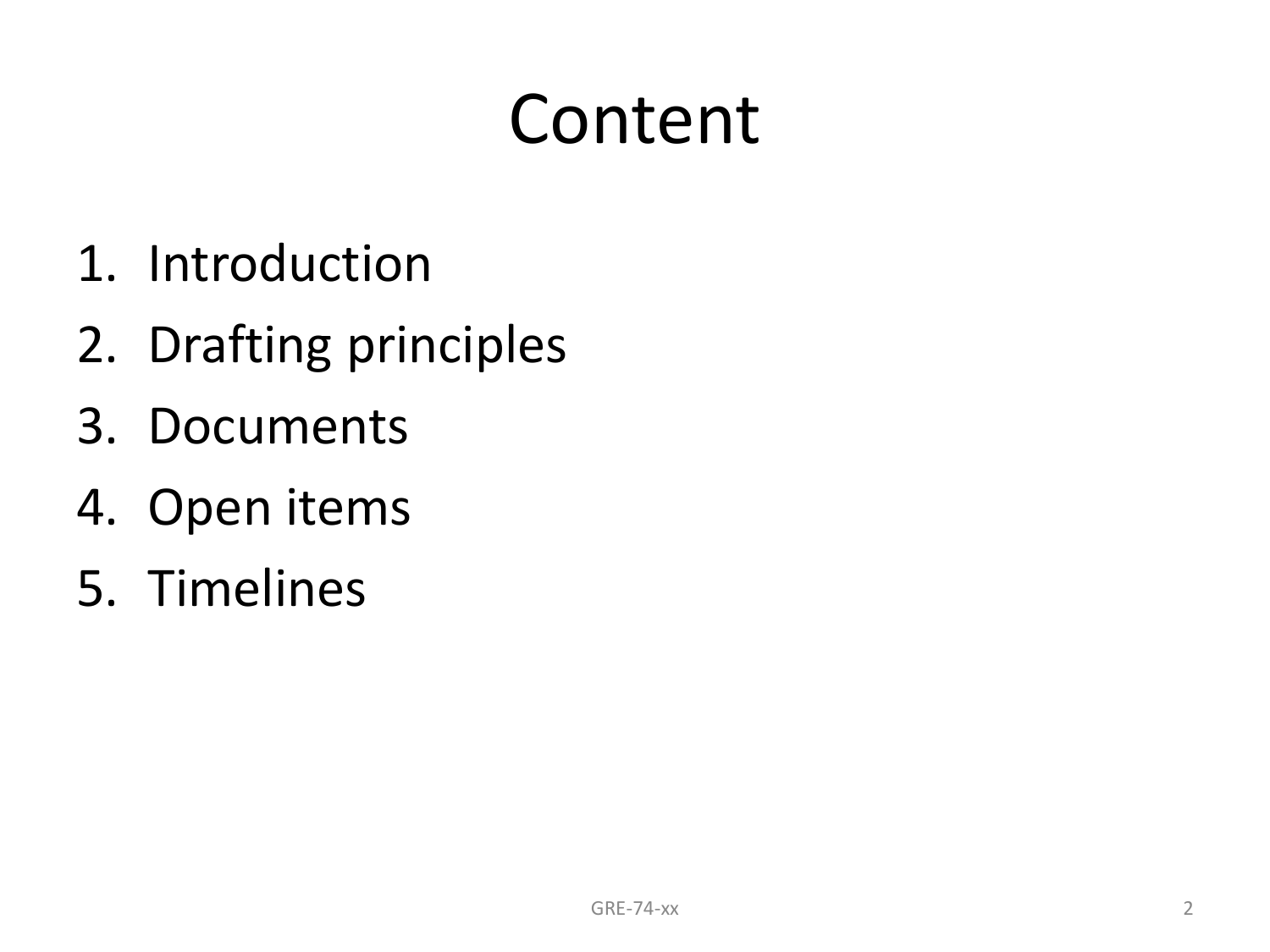## Similar structure

### Light source regulations

#### Scope

Administrative provisions

Technical requirements

Conformity of production

Names and addresses of Technical Services ...

Transitional provisions

#### **Annexes**

Sheets for light source categories Communication Example of the arrangement of the approval mark Prescriptions for technical testing Prescriptions for conformity of production

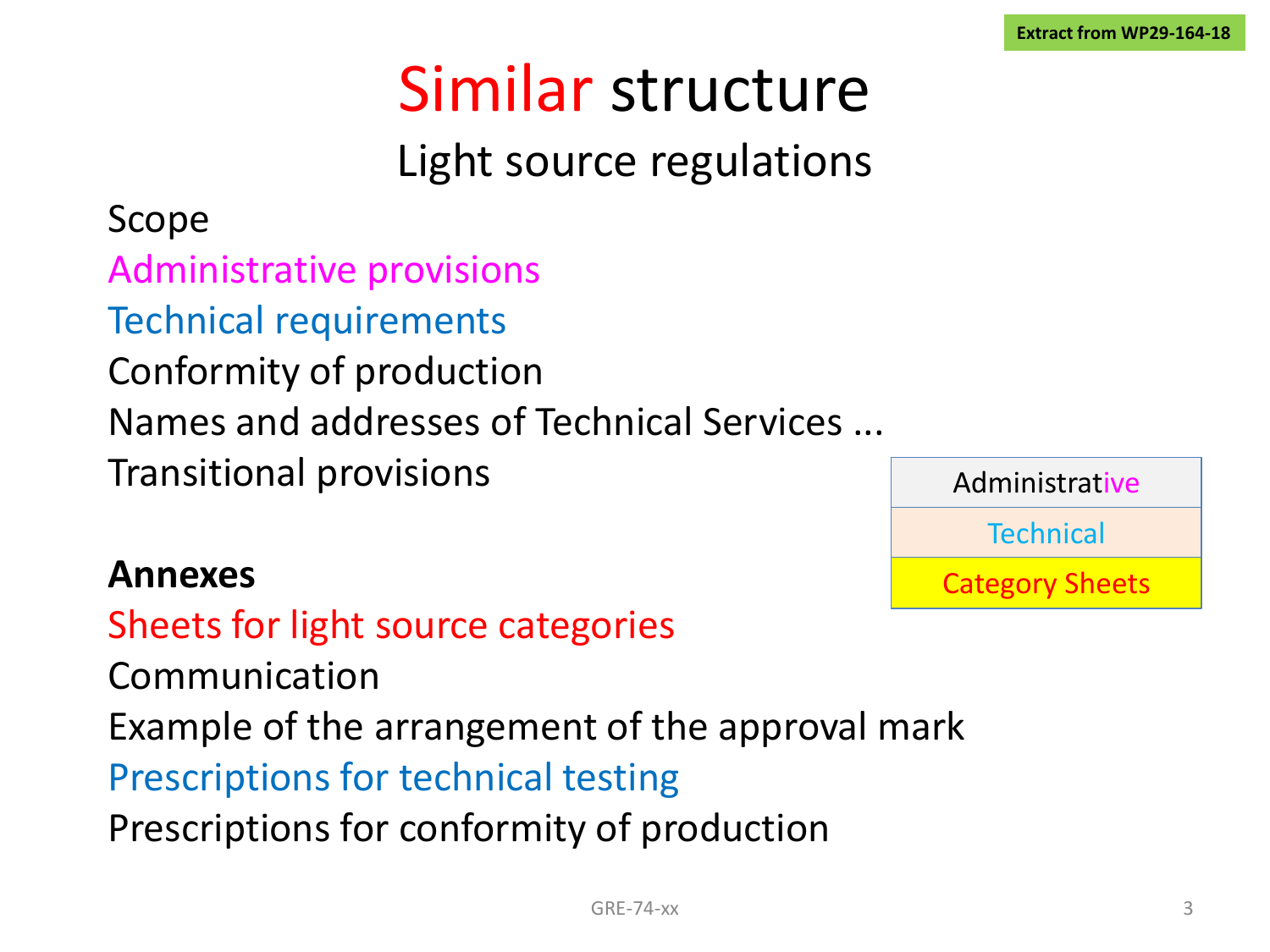#### Analysis amendments **Statistics**

**Bubbles**

#### **Extract from WP29-164-18**

| <b>Size</b>     | Colour |                                                           |
|-----------------|--------|-----------------------------------------------------------|
| Reflects number | Green  | Common text shared between light source regulations       |
| of pages per    |        | Yellow Common text with minor technology related lines    |
| paragraph/      |        | Purple Common text with frequent technology related lines |
| annex           | Red    | Totally different paragraphs                              |

#### **R37**

Percentage of supplements amending a paragraph/annex





#### Paragraph number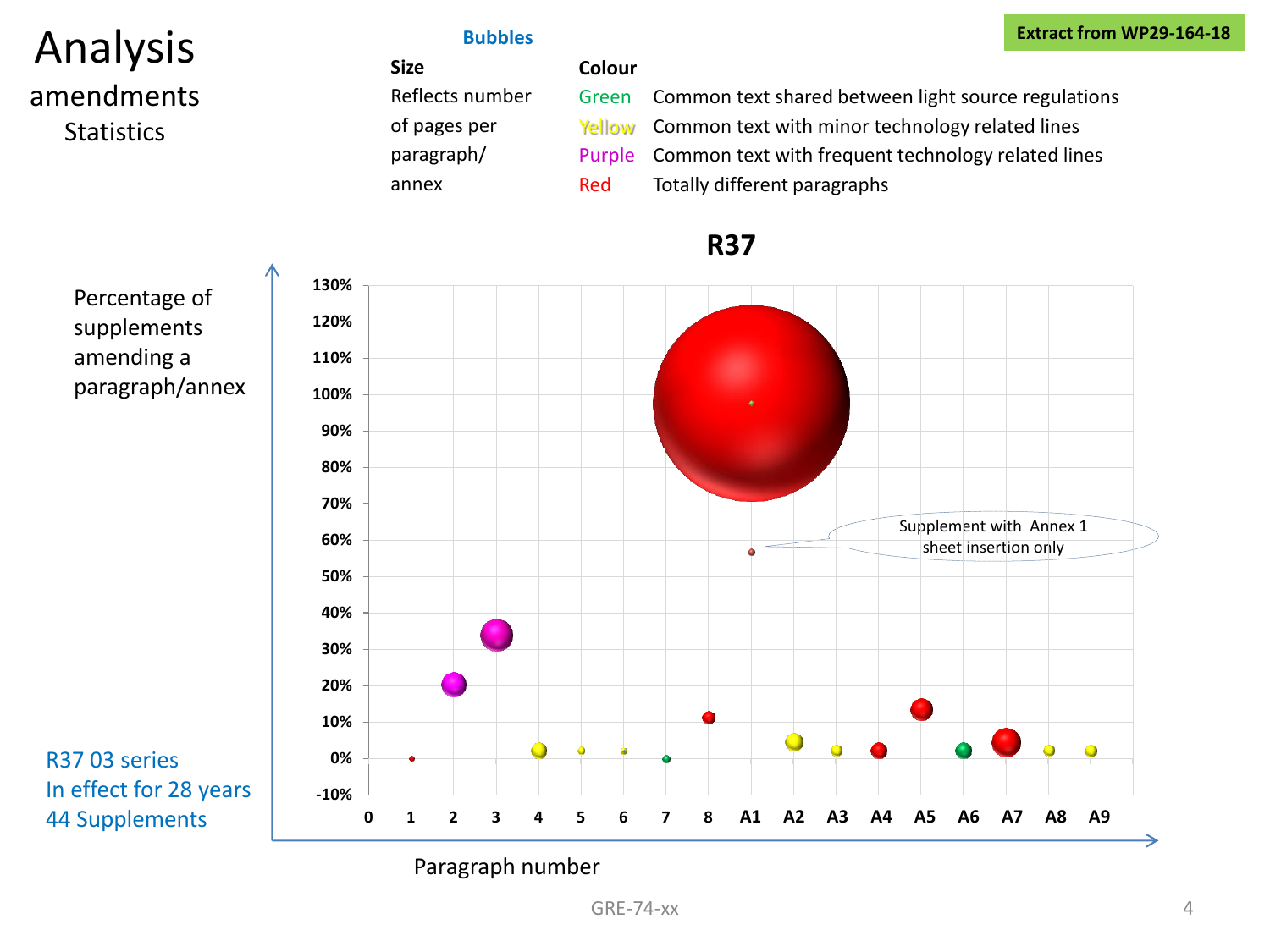## Concept for simplification

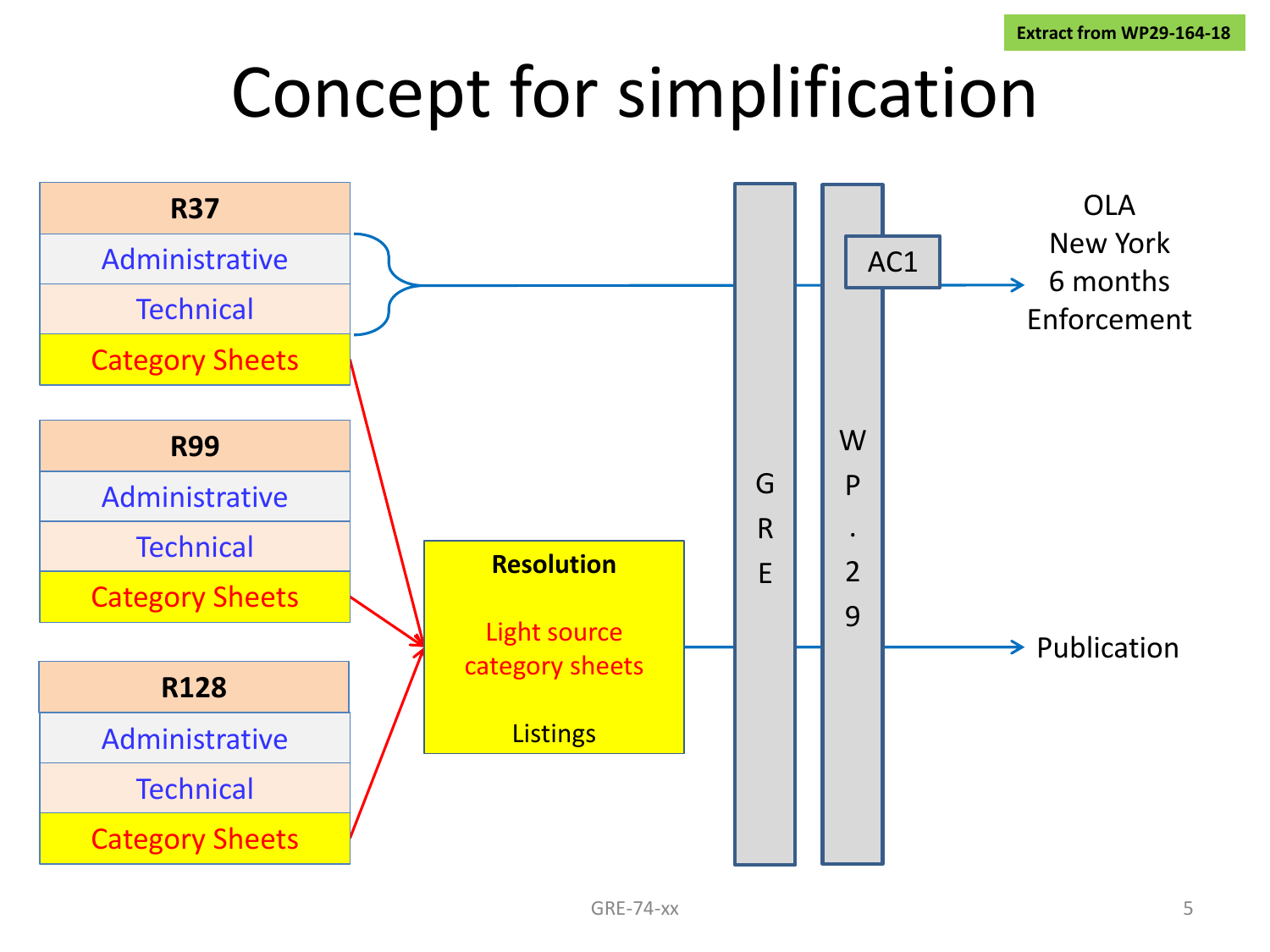### PROCESSING PROPOSALS

| <b>Example</b>                                                                                  | <b>Light source category</b> |                           | <b>Process</b>                                                                                                                 |
|-------------------------------------------------------------------------------------------------|------------------------------|---------------------------|--------------------------------------------------------------------------------------------------------------------------------|
| <b>Proposals</b>                                                                                | General<br>requirements      | Category<br>specific      |                                                                                                                                |
|                                                                                                 |                              | requirements              |                                                                                                                                |
| <b>Extension of the</b><br>approval code                                                        | $\boldsymbol{\mathsf{X}}$    |                           | Amendment of Regulation                                                                                                        |
| <b>Introduction of a new</b><br>category                                                        |                              | $\boldsymbol{\mathsf{X}}$ | Revision of the Depository                                                                                                     |
| <b>Two independent</b><br>proposals in the same<br><b>GRE session</b>                           | $\boldsymbol{\mathsf{X}}$    | $\mathsf{x}$              | Separate processes:<br>1. Amendment of Regulation<br>2. Revision of the Depository                                             |
| <b>Introduction of a new</b><br>family of categories<br>related and test<br><b>requirements</b> | $\boldsymbol{\mathsf{X}}$    | $\boldsymbol{X}$          | Publication of the Revision of<br>Depository should wait until<br>the amendment of the related<br>regulation enters into force |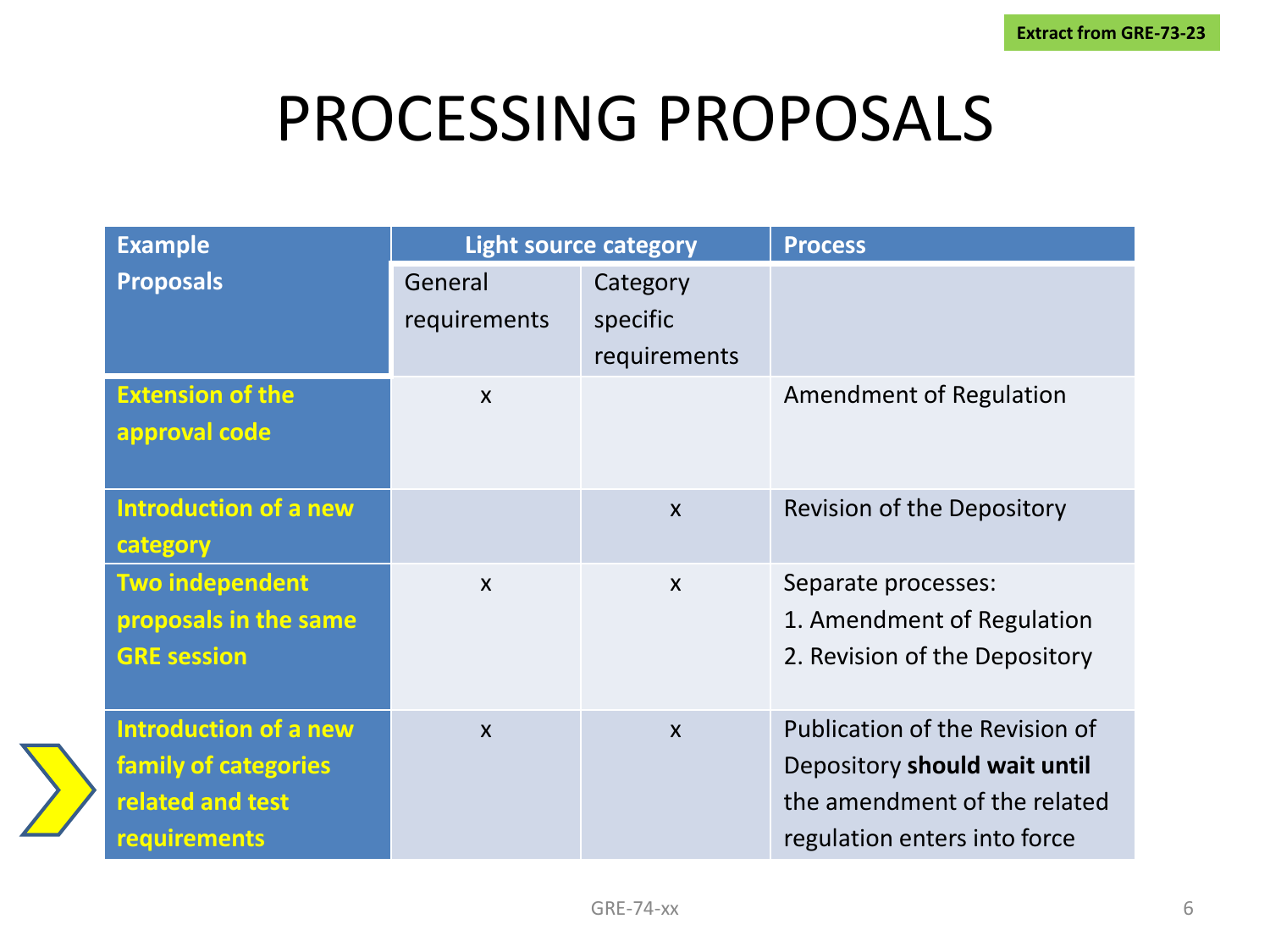# 2. Drafting principles

- Priority on 58 agreement
- Sheets in the Resolution
- Requirements in the Regulations
- A minimum of general provisions in the Resolution; although sometimes a requirement can also be considered as a characteristic, e.g. colour of light
- Minimum of references to UN Regulations
- Removal of redundant specifications
- Improving consistency over technologies; e.g. groupings of categories, title and scope of Reg's
- Dynamic reference to (revisions) of the Resolution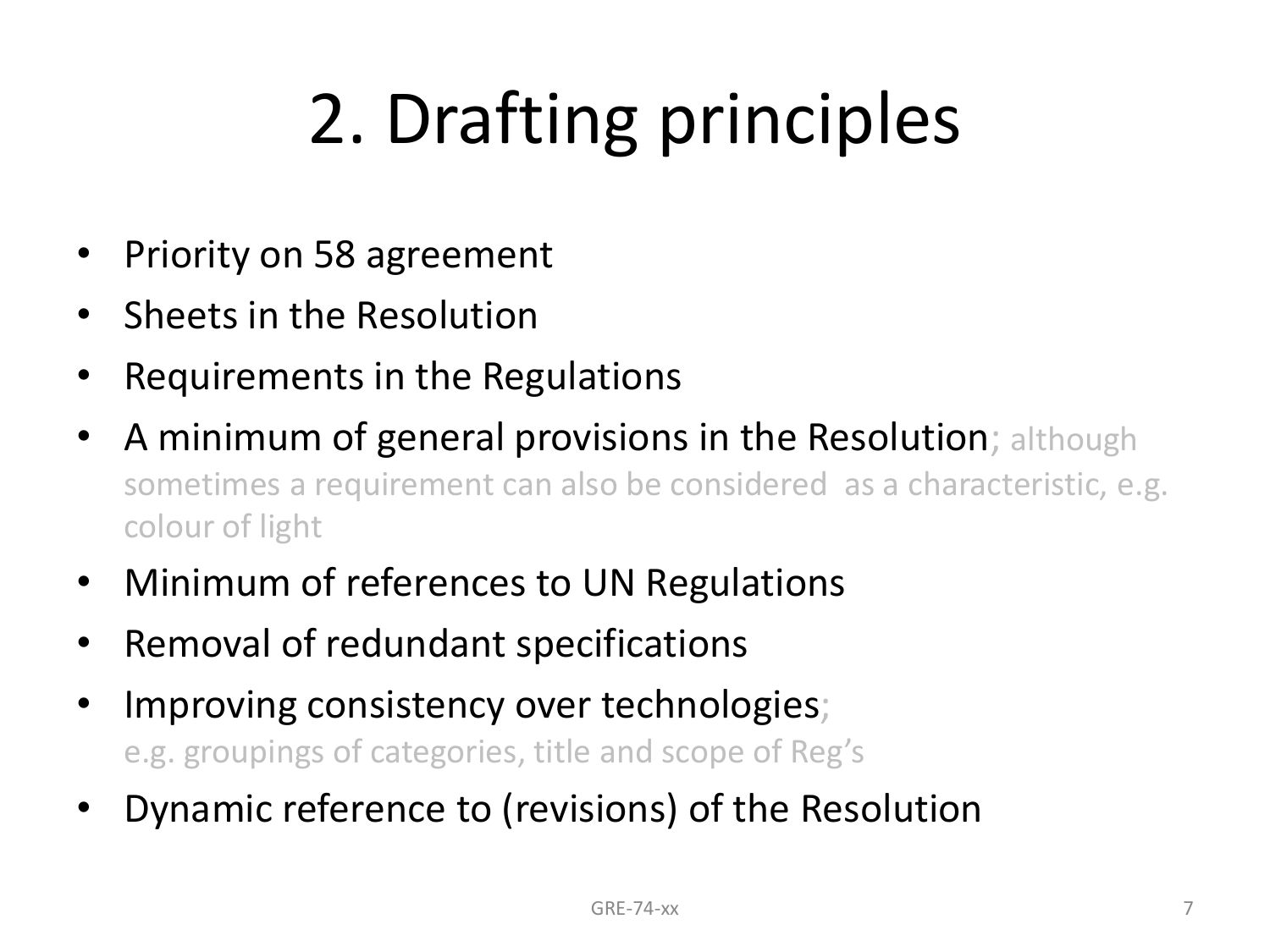## 3. Documents

Drafted as Amendments to the Regulations (bold and strikethrough marks)

| GRE/2015/25 | R37              |
|-------------|------------------|
| GRE/2015/26 | R99              |
| GRE/2015/27 | R <sub>128</sub> |

Drafted as a New Resolution (no marks to amended original/ new content)

GRE/2015/28 Resolution

#### The complete text including amendments (blue marks)

| GRE-74-03 | R37              |                                  |
|-----------|------------------|----------------------------------|
| GRE-74-04 | R99              |                                  |
| GRE-74-05 | R <sub>128</sub> |                                  |
| GRE-74-06 | Resolution       | (amended as was in R37, 99, 128) |

#### Summary of amended paragraphs/ Justifications

#### Fine-tuning

| GRE-74-xx | Missing length of PY21/5W; [] in R99 |
|-----------|--------------------------------------|
|-----------|--------------------------------------|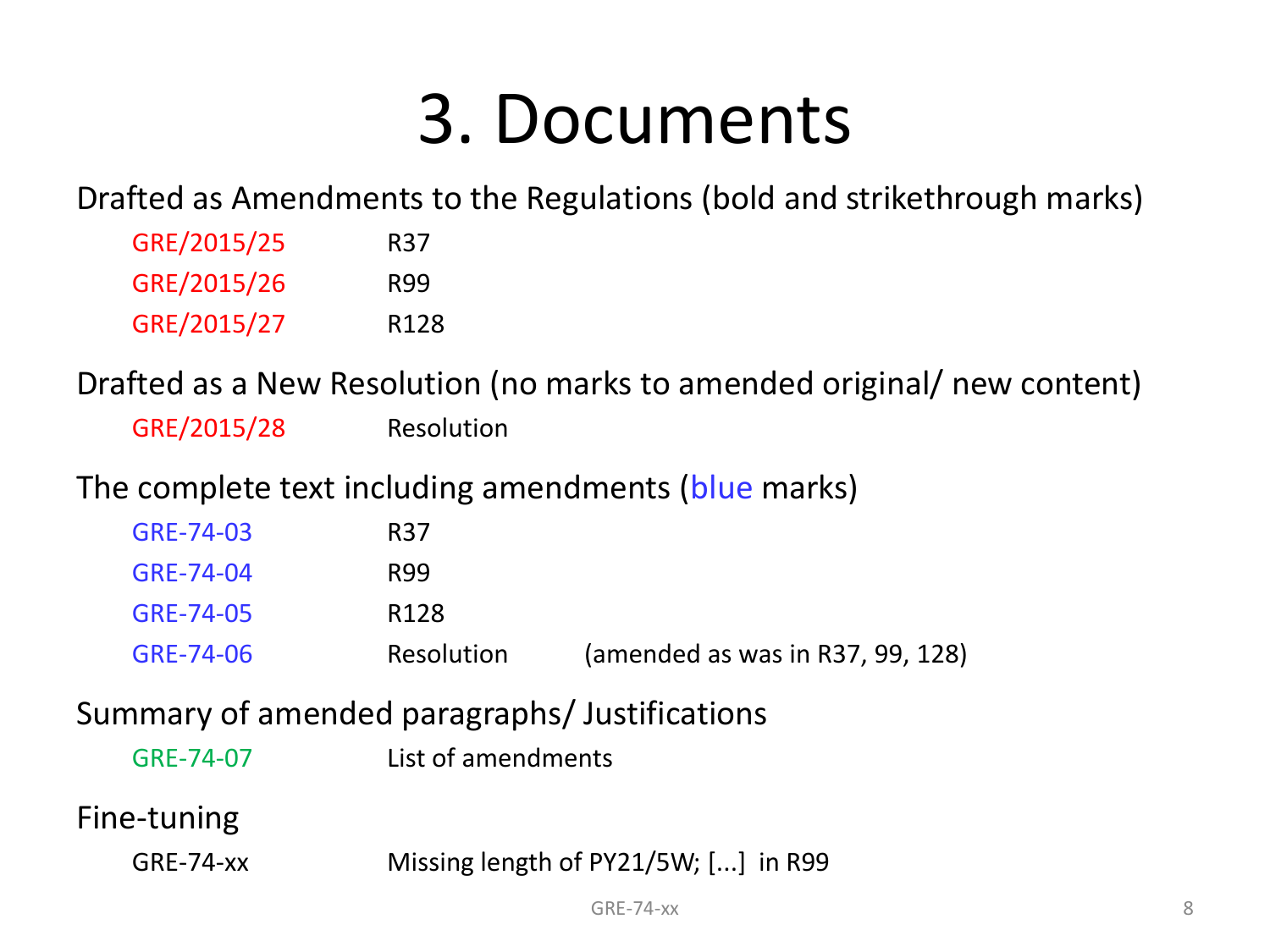# 4. Open items [..]

- Adoption of WP.29/2015/81; Nov; D9S **AC1**
- References in R37, 99, 128 to the colour specifications in Regulation 48 or ...?
- Resolution
	- Title and document number
	- Envisaged date of enforcement
	- Three references from Resolution to Regulations left
	- English only **WP.29**

**later**

**WP.29 and Secretariat**

**WP.29**

**Later for 98 agreement**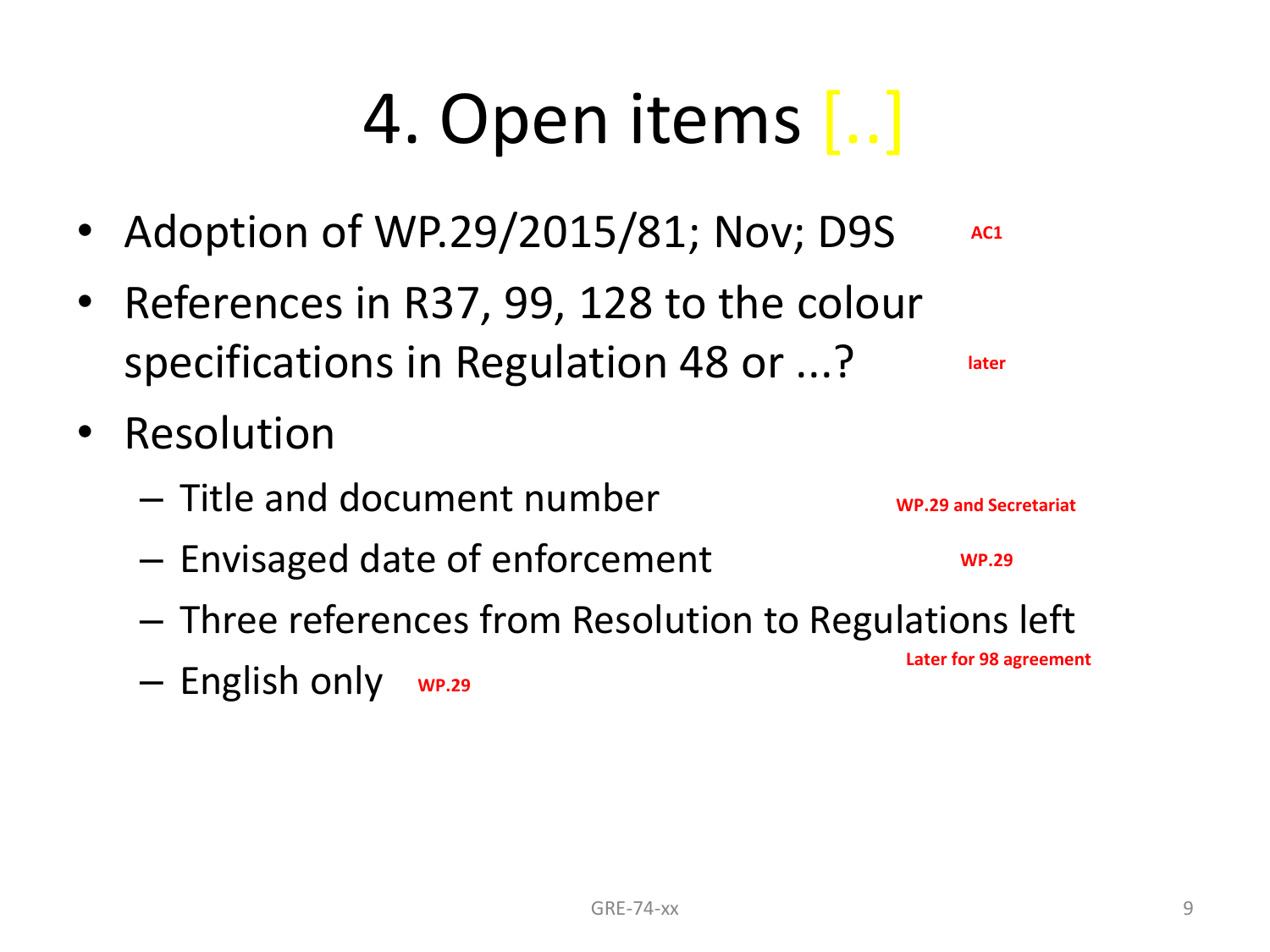